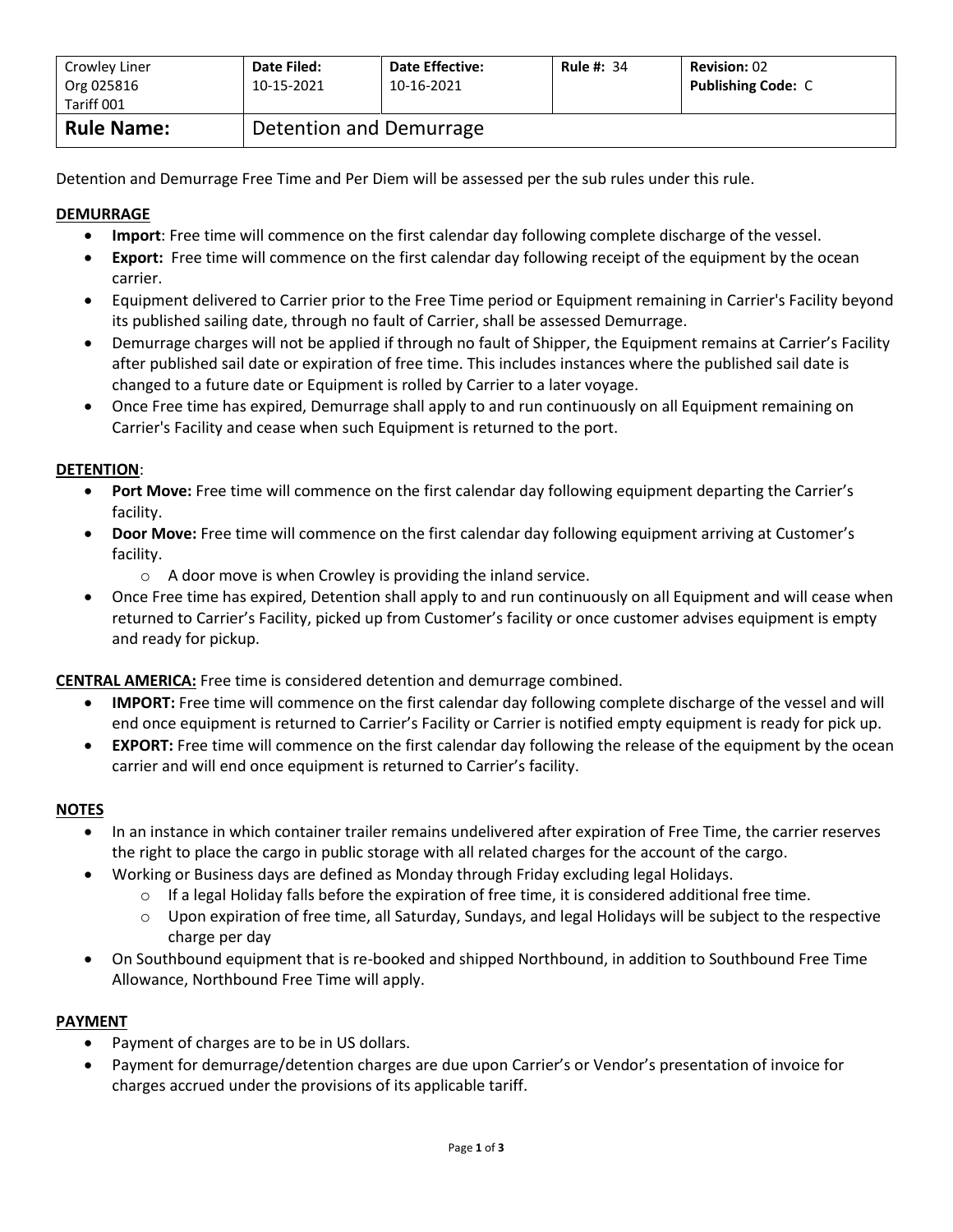| Crowley Liner<br>Org 025816<br>Tariff 001 | Date Filed:<br>10-15-2021 | <b>Date Effective:</b><br>10-16-2021 | <b>Rule #: 34</b> | <b>Revision: 02</b><br><b>Publishing Code: C</b> |
|-------------------------------------------|---------------------------|--------------------------------------|-------------------|--------------------------------------------------|
| <b>Rule Name:</b>                         | Detention and Demurrage   |                                      |                   |                                                  |

- Crowley Liner Services has entered into an agreement with below vendors to manage the billing and collections of demurrage, detention and energy charges incurred.
- These vendors will invoice on the behalf of Crowley and payments should be made directly to these vendors to the addresses below.

| <b>Vendor</b>  | <b>Address</b>                                                                            | <b>Billing Questions</b> | <b>Collection Questions</b> | <b>Location Charges</b><br>are Incurred | <b>Phone Numbers</b> |
|----------------|-------------------------------------------------------------------------------------------|--------------------------|-----------------------------|-----------------------------------------|----------------------|
| Carrier Credit | 5350 W Hillsboro Blvd.,<br>Services, Inc.<br>Ste. 107<br>(CCS)<br>Coconut Creek, FL 33073 | billing@ccspr.net        | collections@ccpr.net        | <b>United States</b>                    | 954-739-7339         |
|                |                                                                                           |                          |                             | US Virgin Islands                       | 954-739-7339         |
|                |                                                                                           |                          |                             | Puerto Rico                             | 787-753-0303         |

- Payments due, more than the 30 (thirty) day period of credit, will be considered to be "delinquent". In the event, the Shipper and/or consignee, (Hereinafter "Shipper/Consignee") is delinquent in making payment to the Carrier that is party to the Credit Agreement (Hereinafter referred to as a "Party"), its 30 (thirty) days credit privileges will be revoked. Thereafter a cash bond (or other form of acceptable security) to cover anticipated demurrage charges, must be deposited with the Parties' third agent as set forth in paragraphs (a) - (f) below, prior to the future release of Party's equipment to the Consignee/Shipper.
	- (a) The shipper/consignee shall post a deposit with the Parties' designated agent in the minimum amount of \$100 per unit for dry equipment (container or trailer) and \$250 for reefer equipment (container or trailer) in cash or by cashier's check drawn on a Local Bank.
	- (b) In event the Shipper/Consignee fails to post the deposit set forth in paragraph (a) above, the applicable deposit due shall be considered additional charges due and constitute a lien.
	- (c) Equipment shall not be released by the Party until the deposit due has been paid.
	- (d) In the event all demurrage charges owed to a Party are not paid within 10 (ten) days from the expiration of the Credit privilege, the deposit shall be forfeited and the shipper/consignee shall be obligated to post a replacement deposit within two (2) business days failing which the provisions of paragraphs (b) and (c) above shall apply.
	- (e) In the event that the deposit posted and forfeited as per paragraphs (a) and (d) above shall be insufficient to pay all outstanding demurrage charges owed to the Party, the provisions of paragraph (b) and (c) shall apply.
	- (f) Credit privileges of 30 (thirty) days shall be restored when all outstanding Demurrage charges owed to the Party have been paid in full.

# **DISPUTES**

Invoice disputes must be submitted within thirty (30) days of receiving the invoice and sent to [DetDem.dept@crowley.com](mailto:DetDem.dept@crowley.com) with supporting documentation for the dispute. Include the below information to expedite resolution:

- Invoice number(s) or provide invoice copy, if available
- Billing party
- Contact information
- Contract holder
- Reason for dispute i.e. contract terms, service failures, calculation errors
- Any pertinent information, documents, or email communications that will assist in reviewing the dispute (items such as emails advising intermodal delays, contract changes, etc.)